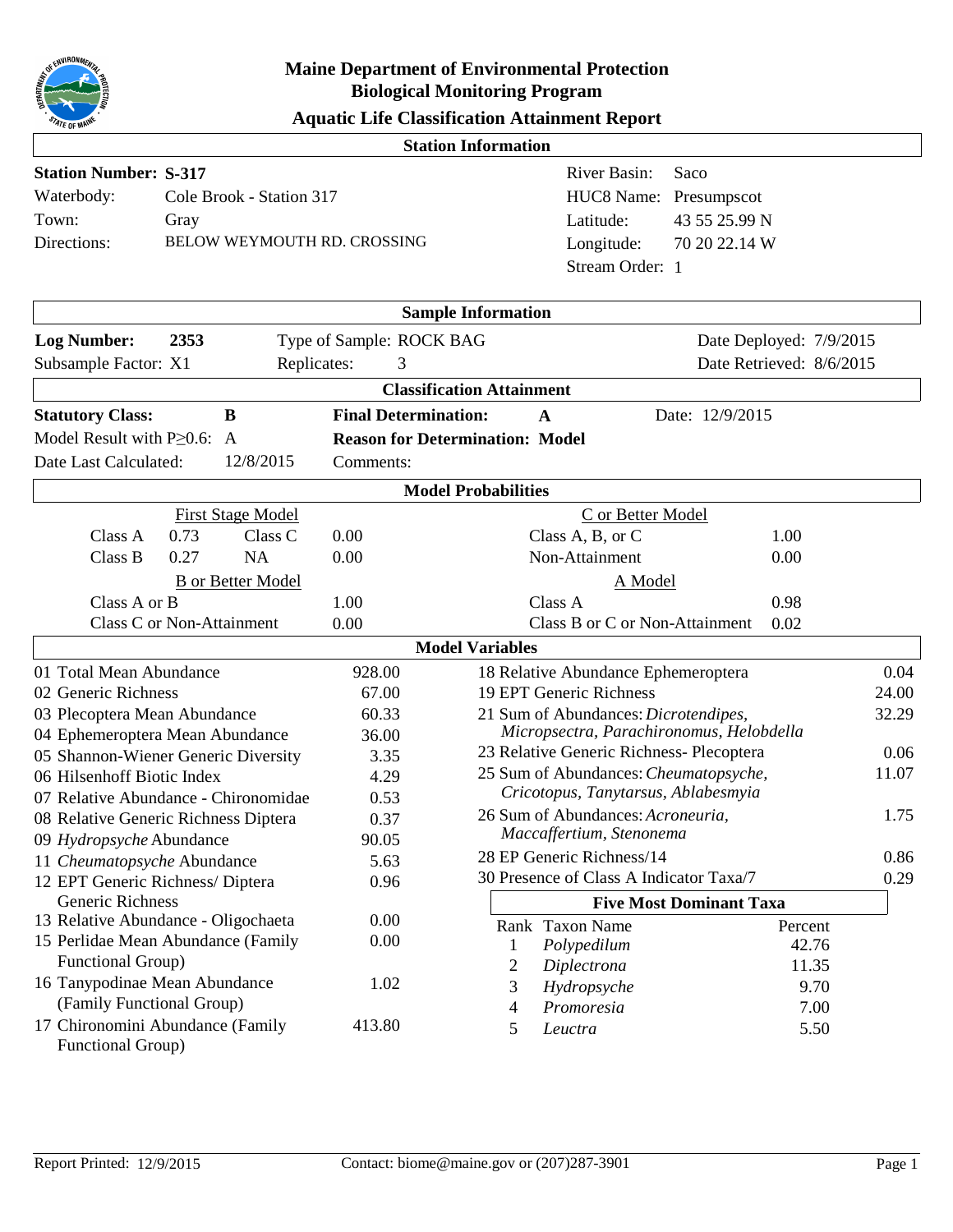

|  | <b>Aquatic Life Classification Attainment Report</b> |  |  |
|--|------------------------------------------------------|--|--|
|--|------------------------------------------------------|--|--|

| <b>Station Number: S-317</b><br><b>Log Number:</b>                           | Town:<br>Gray<br>Waterbody: Cole Brook - Station 317 |                                                                       |      |                                                     | Date Deployed: 7/9/2015<br>Date Retrieved: 8/6/2015 |                                          |      |  |  |
|------------------------------------------------------------------------------|------------------------------------------------------|-----------------------------------------------------------------------|------|-----------------------------------------------------|-----------------------------------------------------|------------------------------------------|------|--|--|
|                                                                              | 2353                                                 |                                                                       |      | <b>Sample Collection and Processing Information</b> |                                                     |                                          |      |  |  |
|                                                                              |                                                      | Sampling Organization: BIOMONITORING UNIT                             |      | Taxonomist: MICHAEL WINNELL                         |                                                     |                                          |      |  |  |
|                                                                              |                                                      | <b>Waterbody Information - Deployment</b>                             |      |                                                     |                                                     | <b>Waterbody Information - Retrieval</b> |      |  |  |
| Temperature:                                                                 |                                                      | 16.7 deg C                                                            |      | Temperature:                                        |                                                     | 17.9 deg C                               |      |  |  |
| Dissolved Oxygen:                                                            |                                                      | $9.36$ mg/l                                                           |      | Dissolved Oxygen:                                   |                                                     | 9.35 $mg/l$                              |      |  |  |
| Dissolved Oxygen Saturation:                                                 |                                                      |                                                                       |      | Dissolved Oxygen Saturation:                        |                                                     |                                          |      |  |  |
| Specific Conductance:<br>285.6 uS/cm<br>Specific Conductance:<br>324.8 uS/cm |                                                      |                                                                       |      |                                                     |                                                     |                                          |      |  |  |
| Velocity:                                                                    |                                                      | 45.7 cm/s                                                             |      | Velocity:                                           |                                                     | 45.7 cm/s                                |      |  |  |
| pH:                                                                          |                                                      | 7.33                                                                  |      | pH:                                                 |                                                     | 7.45                                     |      |  |  |
| Wetted Width:                                                                |                                                      | $2.5 \text{ m}$                                                       |      | Wetted Width:                                       |                                                     | $2.6 \text{ m}$                          |      |  |  |
| Bankfull Width:                                                              |                                                      | $3.5 \text{ m}$                                                       |      | Bankfull Width:                                     |                                                     | $3.2 \text{ m}$                          |      |  |  |
| Depth:                                                                       |                                                      | 14 cm                                                                 |      | Depth:                                              |                                                     | 12.5 cm                                  |      |  |  |
|                                                                              |                                                      |                                                                       |      | <b>Water Chemistry</b>                              |                                                     |                                          |      |  |  |
|                                                                              |                                                      |                                                                       |      | <b>Summary of Habitat Characteristics</b>           |                                                     |                                          |      |  |  |
| <b>Landuse Name</b>                                                          |                                                      | <b>Canopy Cover</b>                                                   |      |                                                     | Terrain                                             |                                          |      |  |  |
| Cultivated                                                                   |                                                      | Dense                                                                 |      |                                                     | Rolling                                             |                                          |      |  |  |
| <b>Upland Hardwood</b>                                                       |                                                      |                                                                       |      |                                                     |                                                     |                                          |      |  |  |
| <b>Potential Stressor</b>                                                    |                                                      | Location                                                              |      |                                                     | Substrate                                           |                                          |      |  |  |
| <b>Agricultural Runoff</b>                                                   |                                                      | <b>Below Agriculture NPS</b>                                          |      |                                                     | Clay                                                | 5 %                                      |      |  |  |
| <b>Nps Pollution</b>                                                         |                                                      | <b>Below Road Crossing</b>                                            |      |                                                     | Detritus                                            | 5 %                                      |      |  |  |
|                                                                              |                                                      |                                                                       |      |                                                     | Gravel                                              | 30 %                                     |      |  |  |
|                                                                              |                                                      |                                                                       |      |                                                     | Sand                                                | 60 %                                     |      |  |  |
|                                                                              |                                                      |                                                                       |      | <b>Landcover Summary - 2004 Data</b>                |                                                     |                                          |      |  |  |
| Total Area (ac)                                                              | 1336                                                 | High Int. Dev. %                                                      | 2.0  | Water %                                             | 0.0                                                 | Non-vegetated %                          | 0.0  |  |  |
|                                                                              |                                                      | Med Int. Dev. %                                                       | 1.0  | Wetland %                                           | 10.8                                                | Tilled Agriculture %                     | 9.8  |  |  |
|                                                                              |                                                      | Low Int. Dev. %                                                       | 9.8  | Upland Woody %                                      | 56.7                                                | Grassland %                              | 3.3  |  |  |
|                                                                              |                                                      | Development %                                                         | 12.8 | Natural %                                           | 67.5                                                | Human Altered %                          | 32.5 |  |  |
|                                                                              |                                                      |                                                                       |      |                                                     |                                                     | Impervious %                             | 9.7  |  |  |
|                                                                              |                                                      |                                                                       |      | <b>Sample Comments</b>                              |                                                     |                                          |      |  |  |
|                                                                              |                                                      | 7/9/2015: SAND-GRAVEL MOVEMENT SINCE LAST SAMPLED. STREAM HAS CHANGED |      |                                                     |                                                     |                                          |      |  |  |

SIGNIFICANTLY. 96.7% DO. 8/6/2015: 99.6% DO.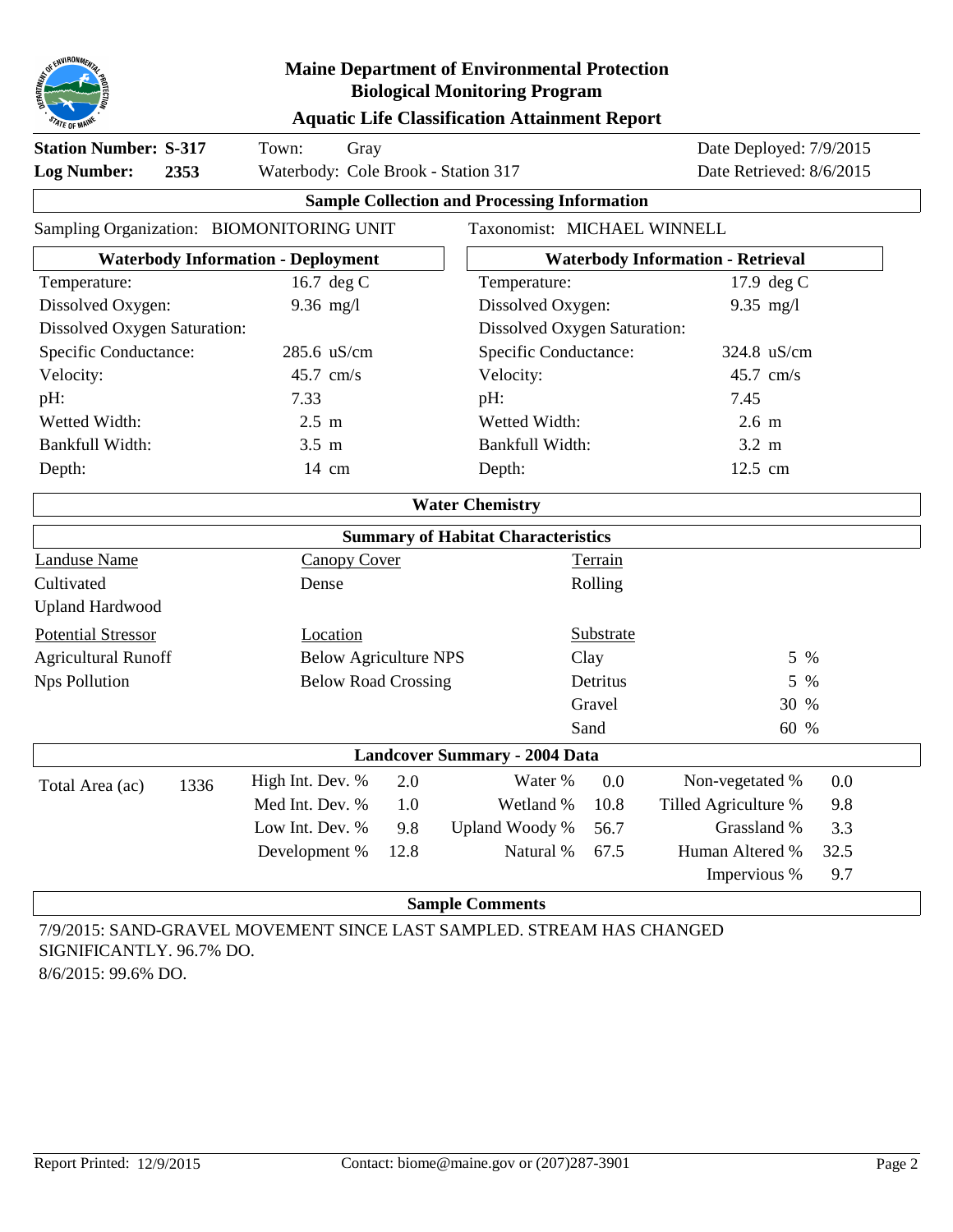

#### **Aquatic Life Taxonomic Inventory Report Maine Department of Environmental Protection Biological Monitoring Program**

| <b>Station Number: S-317</b> |                            | Waterbody: Cole Brook - Station 317 |                                                |       |                        | Town: Gray                                          |                                          |     |
|------------------------------|----------------------------|-------------------------------------|------------------------------------------------|-------|------------------------|-----------------------------------------------------|------------------------------------------|-----|
| <b>Log Number:</b>           | 2353                       | Subsample Factor: X1                | Replicates: 3                                  |       | Calculated: 12/8/2015  |                                                     |                                          |     |
| Taxon                        | Maine<br>Taxonomic<br>Code |                                     | Count<br>(Mean of Samplers)<br>Actual Adjusted |       | <b>Biotic</b><br>Index | Hilsenhoff Functional<br>Feeding<br>Group           | Relative<br>Abundance<br>Actual Adjusted |     |
| Hydra                        |                            | 02010101001                         | 1.33                                           | 1.33  |                        | PR                                                  | 0.1                                      | 0.1 |
| Rhabditophora                |                            | 0301                                | 2.67                                           | 2.67  |                        | $-$                                                 | 0.3                                      | 0.3 |
| Lumbriculus                  |                            | 08020101002                         | 1.00                                           | 1.00  |                        | CG                                                  | 0.1                                      | 0.1 |
| Enchytraeidae                |                            | 08020201                            | 0.67                                           | 0.67  |                        | $\overline{\phantom{a}}$                            | 0.1                                      | 0.1 |
| Nais                         |                            | 08020202009                         |                                                | 0.67  |                        | CG                                                  |                                          | 0.1 |
| Nais communis                |                            | 08020202009005                      | 0.67                                           |       |                        |                                                     | 0.1                                      |     |
| Aulodrilus                   |                            | 08020202018                         |                                                | 0.33  |                        |                                                     |                                          | 0.0 |
| Aulodrilus pluriseta         |                            | 08020202018004                      | 0.33                                           |       |                        |                                                     | 0.0                                      |     |
| Helobdella                   |                            | 08030101005                         |                                                | 0.67  |                        |                                                     |                                          | 0.1 |
| Helobdella modesta           |                            | 08030101005004                      | 0.67                                           |       |                        | --                                                  | 0.1                                      |     |
| Hyalella                     |                            | 09010203006                         | 0.33                                           | 0.33  | 8                      | CG                                                  | 0.0                                      | 0.0 |
| Leuctra                      |                            | 09020204020                         | 4.00                                           | 51.00 | $\boldsymbol{0}$       | <b>SH</b>                                           | 0.4                                      | 5.5 |
| Leuctra ferruginea           |                            | 09020204020050                      | 2.00                                           |       |                        | --                                                  | 0.2                                      |     |
| Leuctra truncata             |                            | 09020204020058                      | 45.00                                          |       |                        | --                                                  | 4.8                                      |     |
| Perlodidae                   |                            | 09020207                            | 1.67                                           | 1.67  |                        | --                                                  | 0.2                                      | 0.2 |
| Isoperla                     |                            | 09020207026                         | 0.67                                           | 7.33  | $\mathfrak{2}$         | PR                                                  | 0.1                                      | 0.8 |
| Isoperla holochlora          |                            | 09020207026076                      | 6.67                                           |       |                        | $\hspace{0.05cm} -\hspace{0.05cm} -\hspace{0.05cm}$ | 0.7                                      |     |
| Sweltsa                      |                            | 09020208040                         | 0.33                                           | 0.33  |                        | PR                                                  | 0.0                                      | 0.0 |
| <b>Boyeria</b>               |                            | 09020301004                         | 1.33                                           | 1.33  | $\overline{c}$         | <b>PR</b>                                           | 0.1                                      | 0.1 |
| Calopteryx                   |                            | 09020307043                         |                                                | 1.33  | 5                      | PR                                                  |                                          | 0.1 |
| Calopteryx maculata          |                            | 09020307043088                      | 1.33                                           |       |                        | $-$                                                 | 0.1                                      |     |
| <b>Baetidae</b>              |                            | 09020401                            | 0.33                                           |       |                        | $\hspace{0.05cm} -\hspace{0.05cm} -\hspace{0.05cm}$ | 0.0                                      |     |
| <b>Baetis</b>                |                            | 09020401001                         | 1.67                                           | 1.74  | 4                      | CG                                                  | 0.2                                      | 0.2 |
| Acerpenna                    |                            | 09020401007                         | 0.33                                           | 5.92  | 5                      | CG                                                  | 0.0                                      | 0.6 |
| Acerpenna macdunnoughi       |                            | 09020401007001                      | 0.67                                           |       |                        |                                                     | 0.1                                      |     |
| Acerpenna pygmaea            |                            | 09020401007011                      | 4.67                                           |       |                        |                                                     | 0.5                                      |     |
| Heptageniidae                |                            | 09020402                            | 1.00                                           |       |                        |                                                     | 0.1                                      |     |
| Heptagenia                   |                            | 09020402010                         |                                                | 0.58  | $\mathbf{2}$           | <b>SC</b>                                           |                                          | 0.1 |
| Heptagenia flavescens        |                            | 09020402010038                      | 0.33                                           |       |                        |                                                     | 0.0                                      |     |
| Maccaffertium                |                            | 09020402015                         | 1.00                                           | 1.75  | 4                      | <b>SC</b>                                           | 0.1                                      | 0.2 |
| Leptophlebiidae              |                            | 09020406                            | 13.33                                          | 13.33 |                        |                                                     | 1.4                                      | 1.4 |
| Paraleptophlebia             |                            | 09020406026                         | 6.33                                           | 6.33  | $\mathbf{1}$           | CG                                                  | 0.7                                      | 0.7 |
| Ephemerella                  |                            | 09020410035                         | 0.33                                           | 0.33  | 1                      | CG                                                  | 0.0                                      | 0.0 |
| Eurylophella                 |                            | 09020410036                         | 6.00                                           | 6.00  | 3                      | CG                                                  | 0.6                                      | 0.6 |
| Dolophilodes                 |                            | 09020601001                         |                                                | 16.33 | $\boldsymbol{0}$       | CF                                                  |                                          | 1.8 |
| Dolophilodes distinctus      |                            | 09020601001001                      | 16.33                                          |       |                        |                                                     | 1.8                                      |     |
| Polycentropus                |                            | 09020603010                         | 0.33                                           | 0.33  | 6                      | ${\rm PR}$                                          | 0.0                                      | 0.0 |
| Hydropsychidae               |                            | 09020604                            | 34.33                                          |       |                        |                                                     | 3.7                                      |     |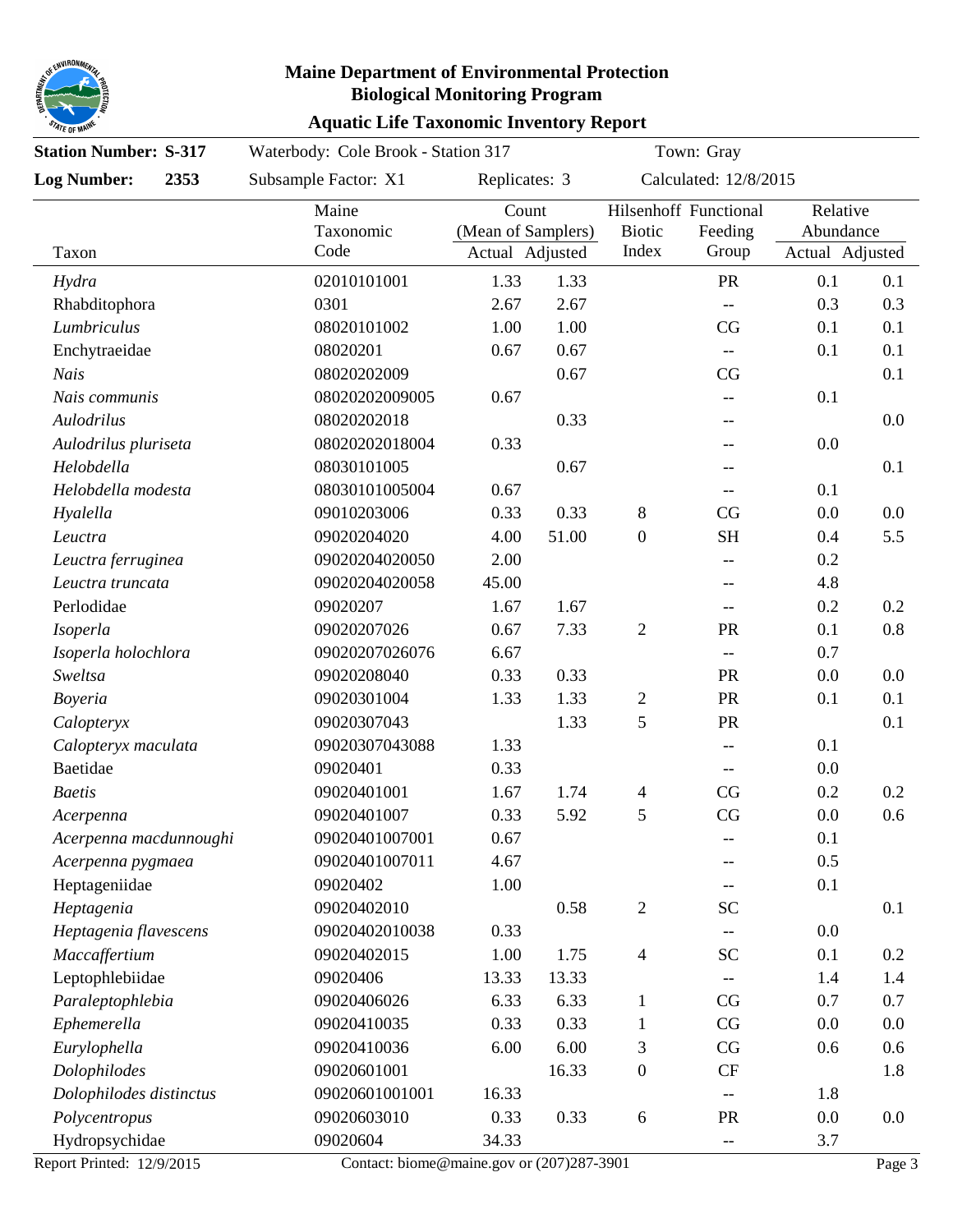

### **Aquatic Life Taxonomic Inventory Report**

| <b>Station Number: S-317</b> |  | Waterbody: Cole Brook - Station 317 |                                                |        | Town: Gray               |                                                     |                                          |      |
|------------------------------|--|-------------------------------------|------------------------------------------------|--------|--------------------------|-----------------------------------------------------|------------------------------------------|------|
| <b>Log Number:</b><br>2353   |  | Subsample Factor: X1                | Replicates: 3                                  |        | Calculated: 12/8/2015    |                                                     |                                          |      |
| Taxon                        |  | Maine<br>Taxonomic<br>Code          | Count<br>(Mean of Samplers)<br>Actual Adjusted |        | <b>Biotic</b><br>Index   | Hilsenhoff Functional<br>Feeding<br>Group           | Relative<br>Abundance<br>Actual Adjusted |      |
| Diplectrona                  |  | 09020604014                         |                                                | 105.32 | $\boldsymbol{0}$         | <b>CF</b>                                           |                                          | 11.3 |
| Diplectrona modesta          |  | 09020604014025                      | 87.33                                          |        |                          |                                                     | 9.4                                      |      |
| Cheumatopsyche               |  | 09020604015                         | 4.67                                           | 5.63   | 5                        | <b>CF</b>                                           | 0.5                                      | 0.6  |
| Hydropsyche                  |  | 09020604016                         | 51.67                                          | 90.05  | $\overline{4}$           | <b>CF</b>                                           | 5.6                                      | 9.7  |
| Hydropsyche sparna           |  | 09020604016032                      | 23.00                                          |        |                          |                                                     | 2.5                                      |      |
| Rhyacophila                  |  | 09020605019                         | 0.67                                           | 3.33   | $\sqrt{2}$               | PR                                                  | 0.1                                      | 0.4  |
| Rhyacophila fuscula          |  | 09020605019060                      | 2.67                                           |        |                          | PR                                                  | 0.3                                      |      |
| Pycnopsyche                  |  | 09020610049                         |                                                | 4.67   | $\overline{\mathcal{L}}$ | <b>SH</b>                                           |                                          | 0.5  |
| Pycnopsyche gentilis         |  | 09020610049108                      | 4.67                                           |        |                          | $\hspace{0.05cm} -\hspace{0.05cm} -\hspace{0.05cm}$ | 0.5                                      |      |
| Psychoglypha                 |  | 09020610060                         |                                                | 0.67   | $\boldsymbol{0}$         | <b>SH</b>                                           |                                          | 0.1  |
| Psychoglypha subborealis     |  | 09020610060120                      | 0.67                                           |        |                          | $-\!$                                               | 0.1                                      |      |
| Lepidostoma                  |  | 09020611064                         | 7.67                                           | 7.67   | $\mathbf{1}$             | <b>SH</b>                                           | 0.8                                      | 0.8  |
| Psilotreta                   |  | 09020614068                         | 1.33                                           | 2.00   | $\boldsymbol{0}$         | <b>SC</b>                                           | 0.1                                      | 0.2  |
| Psilotreta labida            |  | 09020614068133                      | 0.33                                           |        |                          | $-$                                                 | 0.0                                      |      |
| Psilotreta frontalis         |  | 09020614068134                      | 0.33                                           |        |                          | --                                                  | 0.0                                      |      |
| Molanna                      |  | 09020615069                         | 1.33                                           | 2.67   | 6                        | <b>SC</b>                                           | 0.1                                      | 0.3  |
| Molanna blenda               |  | 09020615069133                      | 1.33                                           |        |                          |                                                     | 0.1                                      |      |
| <b>Oecetis</b>               |  | 09020618078                         | 0.33                                           | 0.33   | 8                        | PR                                                  | 0.0                                      | 0.0  |
| Nigronia                     |  | 09020701003                         |                                                | 0.67   | $\boldsymbol{0}$         | PR                                                  |                                          | 0.1  |
| Nigronia serricornis         |  | 09020701003003                      | 0.67                                           |        |                          | $\overline{\phantom{a}}$                            | 0.1                                      |      |
| Dicranota                    |  | 09021001005                         | 1.67                                           | 1.67   | 3                        | PR                                                  | 0.2                                      | 0.2  |
| Bezzia/palpomyia             |  | 09021010043                         | 1.67                                           | 1.67   | 6                        | PR                                                  | 0.2                                      | 0.2  |
| Chironomidae                 |  | 09021011                            | 9.67                                           |        |                          | $-\!$                                               | 1.0                                      |      |
| Rheopelopia                  |  | 09021011017                         |                                                | 0.34   |                          | PR                                                  |                                          | 0.0  |
| Rheopelopia acra group       |  | 09021011017036                      | 0.33                                           |        |                          | --                                                  | $0.0\,$                                  |      |
| Trissopelopia                |  | 09021011021                         |                                                | 0.34   |                          | PR                                                  |                                          | 0.0  |
| Trissopelopia ogemawi        |  | 09021011021042                      | 0.33                                           |        |                          | --                                                  | 0.0                                      |      |
| Zavrelimyia                  |  | 09021011022                         |                                                | 0.34   | $8\,$                    | PR                                                  |                                          | 0.0  |
| Zavrelimyia thryptica group  |  | 09021011022045                      | 0.33                                           |        |                          | PR                                                  | 0.0                                      |      |
| Pagastia                     |  | 09021011025                         |                                                | 0.34   | $\mathbf{1}$             | --                                                  |                                          | 0.0  |
| Pagastia orthogonia          |  | 09021011025001                      | 0.33                                           |        |                          |                                                     | 0.0                                      |      |
| Corynoneura                  |  | 09021011036                         | 2.00                                           | 2.04   | 7                        | CG                                                  | 0.2                                      | 0.2  |
| Eukiefferiella               |  | 09021011041                         |                                                | 0.34   | $8\,$                    | CG                                                  |                                          | 0.0  |
| Eukiefferiella brehmi group  |  | 09021011041073                      | 0.33                                           |        |                          |                                                     | 0.0                                      |      |
| Parametriocnemus             |  | 09021011053                         | 5.00                                           | 5.10   | 5                        | CG                                                  | 0.5                                      | 0.5  |
| Rheocricotopus               |  | 09021011057                         |                                                | 2.04   | 6                        | CG                                                  |                                          | 0.2  |
| Rheocricotopus robacki       |  | 09021011057105                      | 2.00                                           |        |                          | --                                                  | 0.2                                      |      |
| Thienemanniella              |  | 09021011062                         |                                                | 0.34   | 6                        | CG                                                  |                                          | 0.0  |
|                              |  |                                     |                                                |        |                          |                                                     |                                          |      |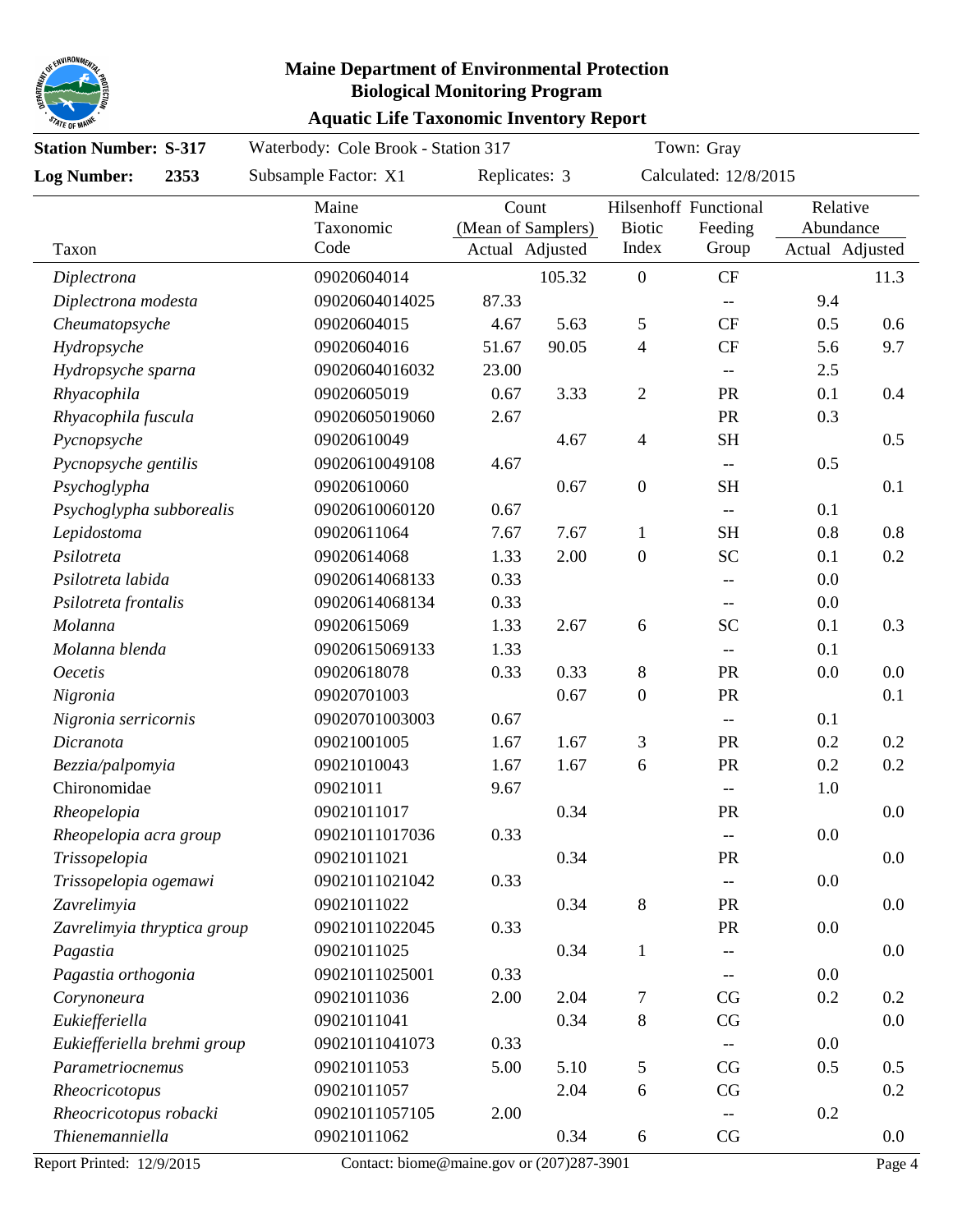

### **Aquatic Life Taxonomic Inventory Report**

| <b>Station Number: S-317</b>     |  | Waterbody: Cole Brook - Station 317 |               |                                                |                       | Town: Gray                                          |                                          |      |  |
|----------------------------------|--|-------------------------------------|---------------|------------------------------------------------|-----------------------|-----------------------------------------------------|------------------------------------------|------|--|
| <b>Log Number:</b><br>2353       |  | Subsample Factor: X1                | Replicates: 3 |                                                | Calculated: 12/8/2015 |                                                     |                                          |      |  |
| Taxon                            |  | Maine<br>Taxonomic<br>Code          |               | Count<br>(Mean of Samplers)<br>Actual Adjusted |                       | Hilsenhoff Functional<br>Feeding<br>Group           | Relative<br>Abundance<br>Actual Adjusted |      |  |
| Thienemanniella xena             |  | 09021011062110                      | 0.33          |                                                |                       | $\hspace{0.05cm} -\hspace{0.05cm} -\hspace{0.05cm}$ | 0.0                                      |      |  |
| Tvetenia                         |  | 09021011065                         |               | 13.60                                          | $\mathfrak{S}$        | CG                                                  |                                          | 1.5  |  |
| Tvetenia paucunca                |  | 09021011065114                      | 13.33         |                                                |                       | $-\!$ $\!-$                                         | 1.4                                      |      |  |
| Micropsectra                     |  | 09021011070                         | 31.00         | 31.62                                          | $\tau$                | CG                                                  | 3.3                                      | 3.4  |  |
| Paratanytarsus                   |  | 09021011071                         |               | 1.36                                           | 6                     |                                                     |                                          | 0.1  |  |
| Paratanytarsus longistylus       |  | 09021011071126                      | 1.33          |                                                | 6                     | $-$                                                 | 0.1                                      |      |  |
| Rheotanytarsus                   |  | 09021011072                         |               | 13.94                                          | 6                     | <b>CF</b>                                           |                                          | 1.5  |  |
| Rheotanytarsus exiguus group     |  | 09021011072127                      | 0.33          |                                                |                       | <b>CF</b>                                           | 0.0                                      |      |  |
| Rheotanytarsus pellucidus        |  | 09021011072128                      | 13.33         |                                                |                       | <b>CF</b>                                           | 1.4                                      |      |  |
| Stempellinella                   |  | 09021011074                         |               | 0.34                                           | $\overline{2}$        | --                                                  |                                          | 0.0  |  |
| Stempellinella fimbriata         |  | 09021011074002                      | 0.33          |                                                |                       | $-\!$                                               | 0.0                                      |      |  |
| Tanytarsus                       |  | 09021011076                         | 5.33          | 5.44                                           | 6                     | <b>CF</b>                                           | 0.6                                      | 0.6  |  |
| <b>Microtendipes</b>             |  | 09021011094                         |               | 17.00                                          | 6                     | <b>CF</b>                                           |                                          | 1.8  |  |
| Microtendipes rydalensis group   |  | 09021011094168                      | 16.67         |                                                |                       | $-$                                                 | 1.8                                      |      |  |
| Polypedilum                      |  | 09021011102                         |               | 396.80                                         | 6                     | <b>SH</b>                                           |                                          | 42.8 |  |
| Polypedilum aviceps              |  | 09021011102181                      | 389.00        |                                                |                       |                                                     | 41.9                                     |      |  |
| Macropelopia                     |  | 09021011111                         |               | 0.34                                           |                       | $\mathbf P$                                         |                                          | 0.0  |  |
| Macropelopia decedens            |  | 09021011111002                      | 0.33          |                                                |                       |                                                     | 0.0                                      |      |  |
| <b>Brundiniella</b>              |  | 09021011115                         |               | 0.34                                           |                       | --                                                  |                                          | 0.0  |  |
| Brundiniella eumorpha            |  | 09021011115001                      | 0.33          |                                                |                       |                                                     | 0.0                                      |      |  |
| Simulium                         |  | 09021012047                         | 0.33          | 2.67                                           | $\overline{4}$        | <b>CF</b>                                           | 0.0                                      | 0.3  |  |
| Simulium tuberosum               |  | 09021012047067                      | 1.33          |                                                |                       | $-$                                                 | 0.1                                      |      |  |
| Simulium jenningsi species group |  | 09021012047070                      | 0.67          |                                                |                       | CF                                                  | 0.1                                      |      |  |
| Simulium venustum/verecundum     |  | 09021012047072                      | 0.33          |                                                |                       | <b>CF</b>                                           | 0.0                                      |      |  |
| complex                          |  |                                     |               |                                                |                       |                                                     |                                          |      |  |
| Chrysops                         |  | 09021014052                         | 1.00          | 1.00                                           | $6\,$                 | CG                                                  | 0.1                                      | 0.1  |  |
| Roederiodes                      |  | 09021016058                         | 2.33          | 2.33                                           | 3                     | PR                                                  | 0.3                                      | 0.3  |  |
| Neoplasta                        |  | 09021016064                         | 4.33          | 4.33                                           |                       | PR                                                  | 0.5                                      | 0.5  |  |
| <b>Optioservus</b>               |  | 09021113067                         |               | 0.33                                           | 3                     | <b>SC</b>                                           |                                          | 0.0  |  |
| Optioservus ovalis               |  | 09021113067046                      | 0.33          |                                                |                       |                                                     | 0.0                                      |      |  |
| <i><b>Oulimnius</b></i>          |  | 09021113068                         |               | 6.33                                           |                       |                                                     |                                          | 0.7  |  |
| Oulimnius latiusculus            |  | 09021113068049                      | 6.33          |                                                |                       |                                                     | 0.7                                      |      |  |
| Promoresia                       |  | 09021113069                         |               | 65.00                                          |                       |                                                     |                                          | 7.0  |  |
| Promoresia elegans               |  | 09021113069051                      | 1.00          |                                                |                       |                                                     | 0.1                                      |      |  |
| Promoresia tardella              |  | 09021113069052                      | 64.00         |                                                |                       |                                                     | 6.9                                      |      |  |
| <b>Stenelmis</b>                 |  | 09021113070                         | 2.33          | 2.67                                           | $\mathfrak{S}$        | <b>SC</b>                                           | 0.3                                      | 0.3  |  |
| Stenelmis crenata                |  | 09021113070055                      | 0.33          |                                                |                       | $-$                                                 | 0.0                                      |      |  |
| Physa                            |  | 10010202027                         | 0.33          | 0.33                                           |                       | <b>SC</b>                                           | 0.0                                      | 0.0  |  |